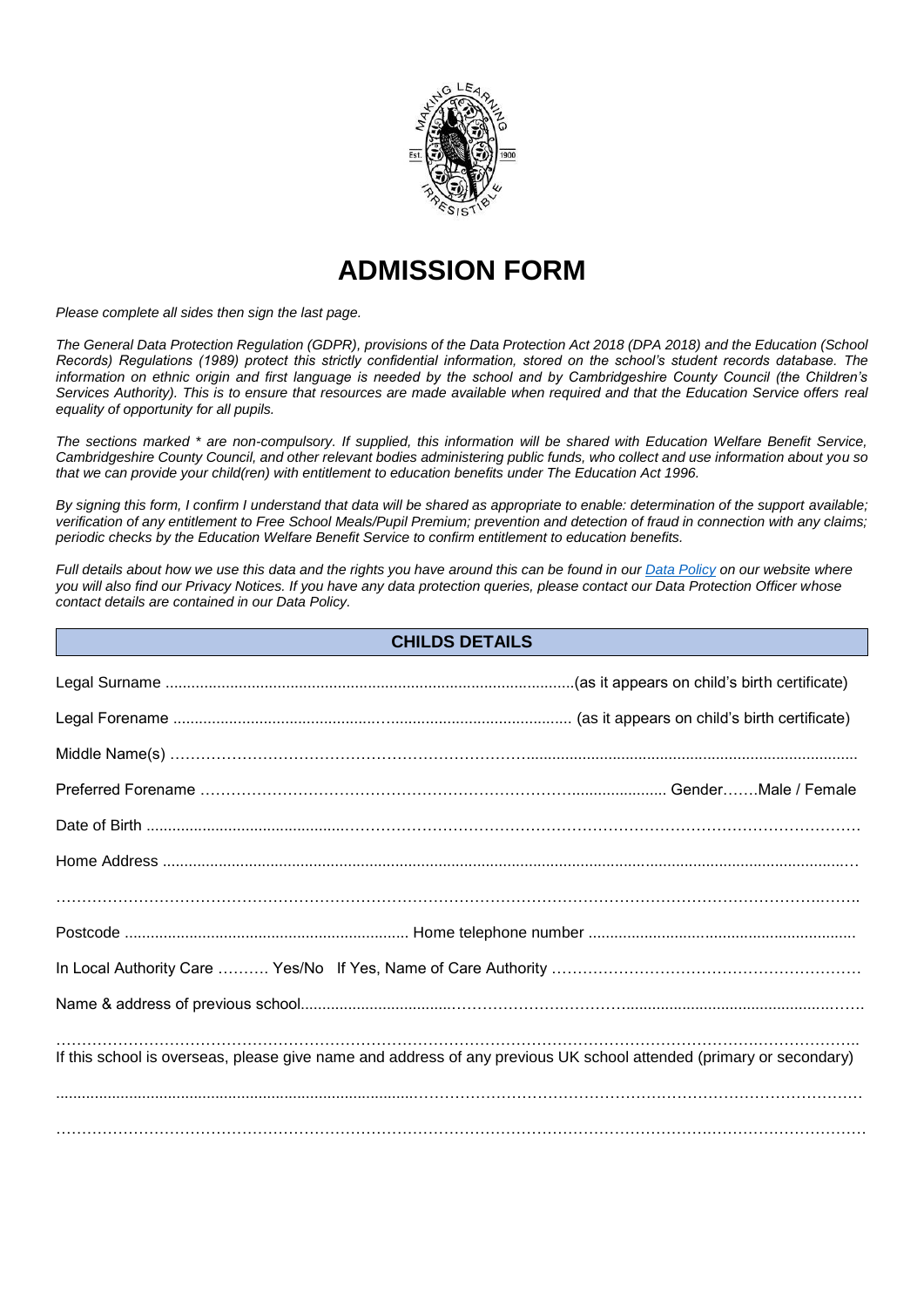#### **SERVICE CHILDREN IN SCHOOL**

Schools are now required to indicate whether a child has a parent(s) / guardian(s) currently serving in regular military units of any of the armed forces, and designated as Personnel Category 1 or 2. Please could you indicate if your child is a 'service child in education' by ticking one of the boxes below.

| Nc | ິ |  | i indicator to be recorded<br>i service children.<br>not<br>wish a<br>d0 |  |
|----|---|--|--------------------------------------------------------------------------|--|
|----|---|--|--------------------------------------------------------------------------|--|

# **DETAILS OF CONTACTS WITH PARENTAL RESPONSIBILTY**

#### **PRIORITY 1**

| Title                                                                                                                                                                                                                                                                                                                                                         |  |        | Surname  |  |            | Forename |                                                                 |
|---------------------------------------------------------------------------------------------------------------------------------------------------------------------------------------------------------------------------------------------------------------------------------------------------------------------------------------------------------------|--|--------|----------|--|------------|----------|-----------------------------------------------------------------|
| Date of Birth*                                                                                                                                                                                                                                                                                                                                                |  |        |          |  | NI number* |          |                                                                 |
| Home Address                                                                                                                                                                                                                                                                                                                                                  |  |        |          |  |            |          |                                                                 |
|                                                                                                                                                                                                                                                                                                                                                               |  |        | Postcode |  |            |          |                                                                 |
| Telephone<br><b>Numbers</b>                                                                                                                                                                                                                                                                                                                                   |  |        |          |  |            |          | Please rank to indicate the best<br>number on which contact you |
|                                                                                                                                                                                                                                                                                                                                                               |  | Home   |          |  |            |          |                                                                 |
|                                                                                                                                                                                                                                                                                                                                                               |  | Mobile |          |  |            |          |                                                                 |
|                                                                                                                                                                                                                                                                                                                                                               |  | Work   |          |  |            |          |                                                                 |
| We will use the e-mail address below to communicate with you when sending out newsletters and other messages,<br>including those specific to your child (for example following up on an absence when we cannot reach you by<br>telephone). By giving an e-mail address below, you are indicating your consent to electronic communications.<br>E-mail address |  |        |          |  |            |          |                                                                 |
|                                                                                                                                                                                                                                                                                                                                                               |  |        |          |  |            |          |                                                                 |

# **PRIORITY 2**

| <b>Title</b>                |        | Surname  |            | Forename |                                                                                                                                                                                                                                                                                                                                             |
|-----------------------------|--------|----------|------------|----------|---------------------------------------------------------------------------------------------------------------------------------------------------------------------------------------------------------------------------------------------------------------------------------------------------------------------------------------------|
| Date of Birth*              |        |          | NI number* |          |                                                                                                                                                                                                                                                                                                                                             |
| Home Address                |        |          |            |          |                                                                                                                                                                                                                                                                                                                                             |
|                             |        | Postcode |            |          |                                                                                                                                                                                                                                                                                                                                             |
| Telephone<br><b>Numbers</b> |        |          |            |          | Please rank to indicate the best<br>number on which contact you                                                                                                                                                                                                                                                                             |
|                             | Home   |          |            |          |                                                                                                                                                                                                                                                                                                                                             |
|                             | Mobile |          |            |          |                                                                                                                                                                                                                                                                                                                                             |
|                             | Work   |          |            |          |                                                                                                                                                                                                                                                                                                                                             |
|                             |        |          |            |          | We will use the e-mail address below to communicate with you when sending out newsletters and other messages,<br>including those specific to your child (for example following up on an absence when we cannot reach you by<br>telephone). By giving an e-mail address below, you are indicating your consent to electronic communications. |
| E-mail address              |        |          |            |          |                                                                                                                                                                                                                                                                                                                                             |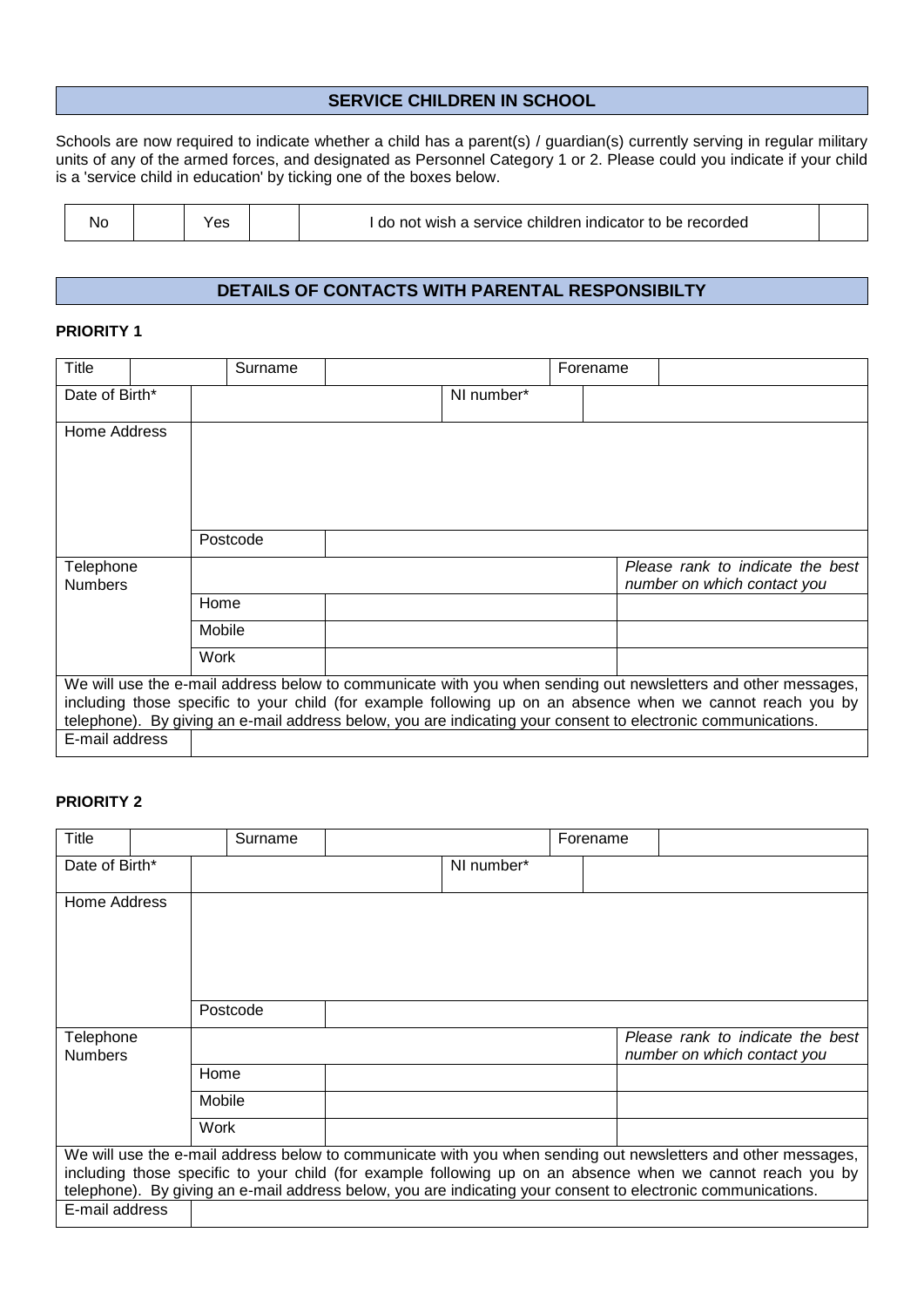#### **PRIORITY 3**

| Title                       | Surname  |            | Forename |                                                                                                                                                                                                                                                                                                                                             |
|-----------------------------|----------|------------|----------|---------------------------------------------------------------------------------------------------------------------------------------------------------------------------------------------------------------------------------------------------------------------------------------------------------------------------------------------|
| Date of Birth*              |          | NI number* |          |                                                                                                                                                                                                                                                                                                                                             |
| Home Address                |          |            |          |                                                                                                                                                                                                                                                                                                                                             |
|                             | Postcode |            |          |                                                                                                                                                                                                                                                                                                                                             |
| Telephone<br><b>Numbers</b> |          |            |          | Please rank to indicate the best<br>number on which contact you                                                                                                                                                                                                                                                                             |
|                             | Home     |            |          |                                                                                                                                                                                                                                                                                                                                             |
|                             | Mobile   |            |          |                                                                                                                                                                                                                                                                                                                                             |
|                             | Work     |            |          |                                                                                                                                                                                                                                                                                                                                             |
|                             |          |            |          | We will use the e-mail address below to communicate with you when sending out newsletters and other messages,<br>including those specific to your child (for example following up on an absence when we cannot reach you by<br>telephone). By giving an e-mail address below, you are indicating your consent to electronic communications. |
| E-mail address              |          |            |          |                                                                                                                                                                                                                                                                                                                                             |

## **EMERGENCY CONTACT DETAILS**

If your child is unwell and needs to be collected from school please provide details of at least three parents/guardians/contacts who have agreed to be contacted in an emergency and place them in the order you wish them to be contacted. It is important that this information is kept up to date, so please advise us of any changes in names or contact numbers.

| Priority | Name | <b>Contact Number</b> | Relationship to<br>child | Parental<br>Responsibility |
|----------|------|-----------------------|--------------------------|----------------------------|
|          |      |                       |                          | YES/NO                     |
| ∠        |      |                       |                          | YES/NO                     |
| 3        |      |                       |                          | YES/NO                     |
|          |      |                       |                          | YES/NO                     |

### **SEPARATED PARENT INFORMATION – For parents not living with student**

Under the 1989 Children's Act all parents have the right to receive information about their child's progress.

| <b>Court Case Yes/No</b> |  |
|--------------------------|--|

**Address can be disclosed Yes/No**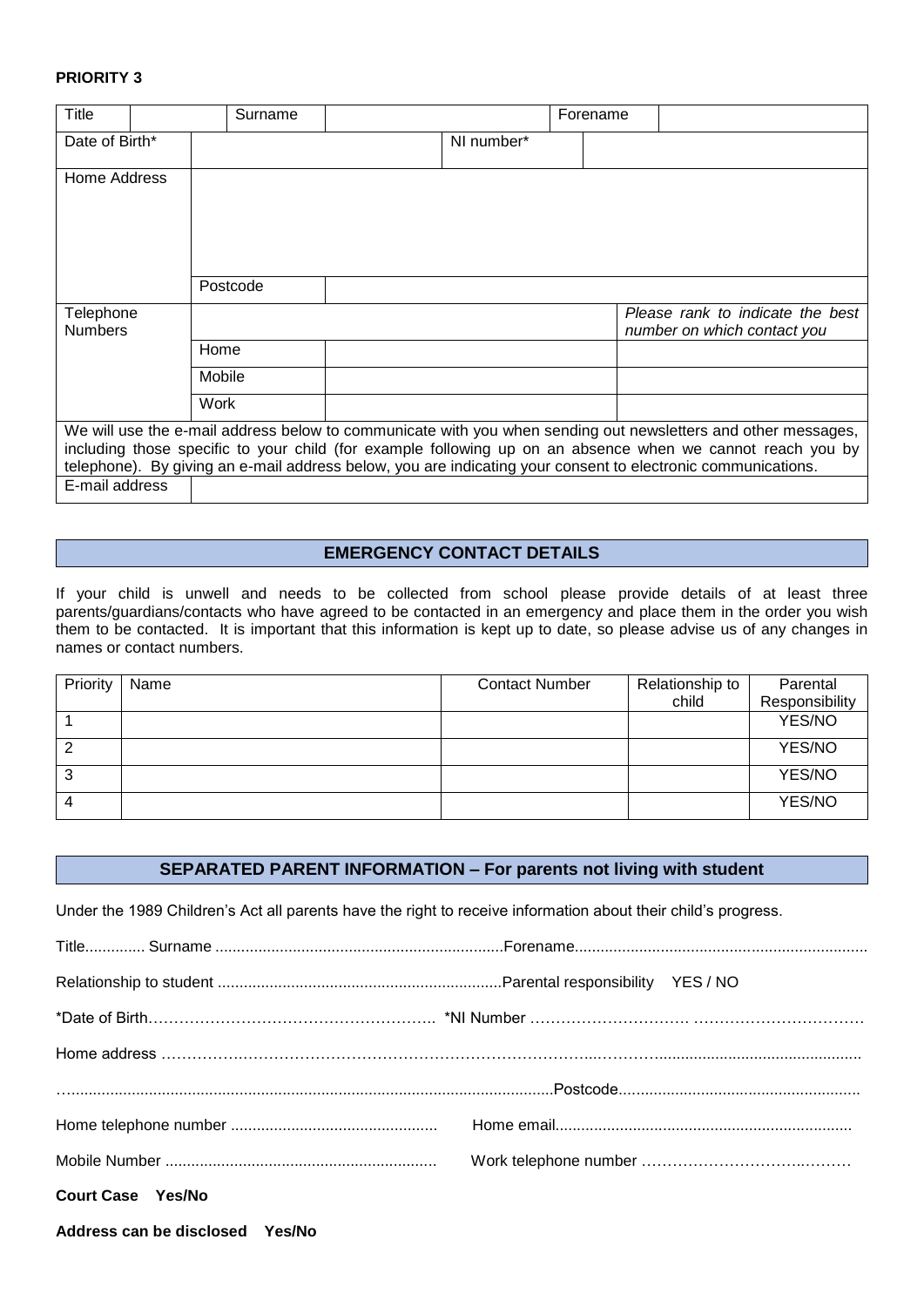#### **MEDICAL DETAILS**

| Please state any medical conditions of which you wish the school to be made aware, (e.g. asthma, epilepsy, allergies) |
|-----------------------------------------------------------------------------------------------------------------------|
|                                                                                                                       |
|                                                                                                                       |
| Does your child have any Special Needs Provision YES/NO                                                               |

If YES \*SEN Support / \*EHCP \*Statement? (\*Please delete accordingly)

#### **PERSONAL INFORMATION**

To help us and the local authority in monitoring equal opportunities you are asked to complete the following:

Family's Ethnic Origin. (Our ethnic background describes how we think of ourselves. This may be based on many things, including, for example, our skin colour, culture, ancestry or family history. Ethnic background is not the same as nationality or country of birth.)

| White - British                      | Any other Asian background (This in      |
|--------------------------------------|------------------------------------------|
| White - Irish                        | Asian, Nepali, Sinhalese, Sri Lankan T   |
| White - Traveller of Irish Heritage  | <b>Black or Black British -Caribbean</b> |
| White - Gypsy/Roma                   | <b>Black or Black British - African</b>  |
| White - Any other White background   | Any other Black background               |
| Mixed - White and Black Caribbean    | Chinese                                  |
| Mixed - White and Black African      | Any other ethnic group - please state.   |
| Mixed - White and Asian              |                                          |
| Mixed - Any other mixed background   |                                          |
| Asian or Asian British - Indian      |                                          |
| Asian or Asian British - Pakistani   |                                          |
| Asian or Asian British - Bangladeshi | I do not wish an ethnic background to b  |

| White - British                      | Any other Asian background (This includes African |
|--------------------------------------|---------------------------------------------------|
| White - Irish                        | Asian, Nepali, Sinhalese, Sri Lankan Tamil)       |
| White - Traveller of Irish Heritage  | Black or Black British -Caribbean                 |
| White - Gypsy/Roma                   | Black or Black British - African                  |
| White - Any other White background   | Any other Black background                        |
| Mixed - White and Black Caribbean    | Chinese                                           |
| Mixed - White and Black African      | Any other ethnic group - please state.            |
| Mixed - White and Asian              |                                                   |
| Mixed - Any other mixed background   |                                                   |
| Asian or Asian British - Indian      |                                                   |
| Asian or Asian British - Pakistani   |                                                   |
| Asian or Asian British - Bangladeshi | I do not wish an ethnic background to be recorded |

Country of birth ……………………………………… Nationality ………………………………………………………… Date of arrival in UK (if relevant)…..……………………………………..……………………………….……………...

First language …………………..…………………Other language(s)…….………………………………………….…

*A pupil's first language is defined as any language other than English that a child was exposed to during early development and continues to be exposed to in the home or community. If a child was exposed to more than one language (which may include English) during early development, a language other than English should be recorded (Department for Education)*

Religion ………………………………………………………………………………..………………………………….…..

…………………………………………………………………………………………………………………………………...

If there are any religious or cultural practices of which the school should be aware, please specify.

Please give the name, DOB and gender of any other siblings in the school